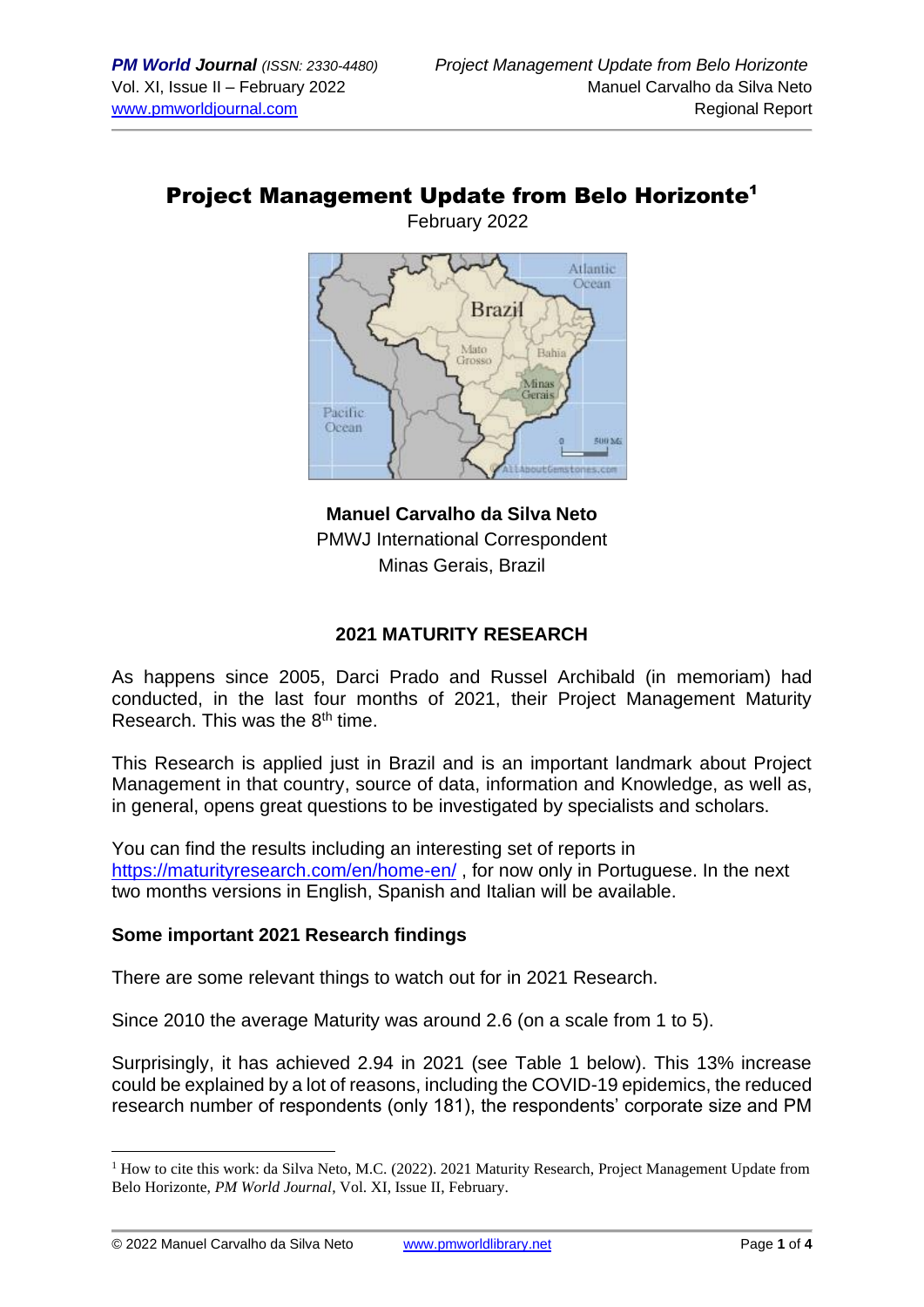tradition, the intensive use of agile methodologies and others. The real why is something to be investigated by future academic research.

| <b>YEAR</b> | #                  | <b>AVERAGE</b>  |
|-------------|--------------------|-----------------|
|             | <b>RESPONDENTS</b> | <b>MATURITY</b> |
| 2010        | 345                | 2,61            |
| 2012        | 434                | 2,60            |
| 2014        | 415                | 2,64            |
| 2017        | 301                | 2,59            |
| 2021        | 181                |                 |

#### Table 1 – Average Maturity Results

Let's see some other 2021 Maturity Research main results and indicators:

Total of respondents: 181 organizations

Total of projects considered in the Research: 4575

Brazil Average Maturity: 2,94

Success Indicators (see [www.maturityresearch.com](http://www.maturityresearch.com/) to conceptualization):

- Total Success: 60%
- Partial Success: 31%
- Failure: 9%

Average Delay: 21%

Average Overrun: 12%

Planned Scope Achievement: 79%

Otherwise, 22,7% respondents (41) could be considered High Performance organizations (maturity levels 4 and 5). In these organizations the things are optimized, projects patterns and standards work, results and outcomes are delivered, and goals are achieved.

68 respondents or 37,6% of them are Medium Performance (around maturity level 3). These Medium Performance organizations have their project results and outcomes below the possible, in spite they have patterns and standards defined and available for all.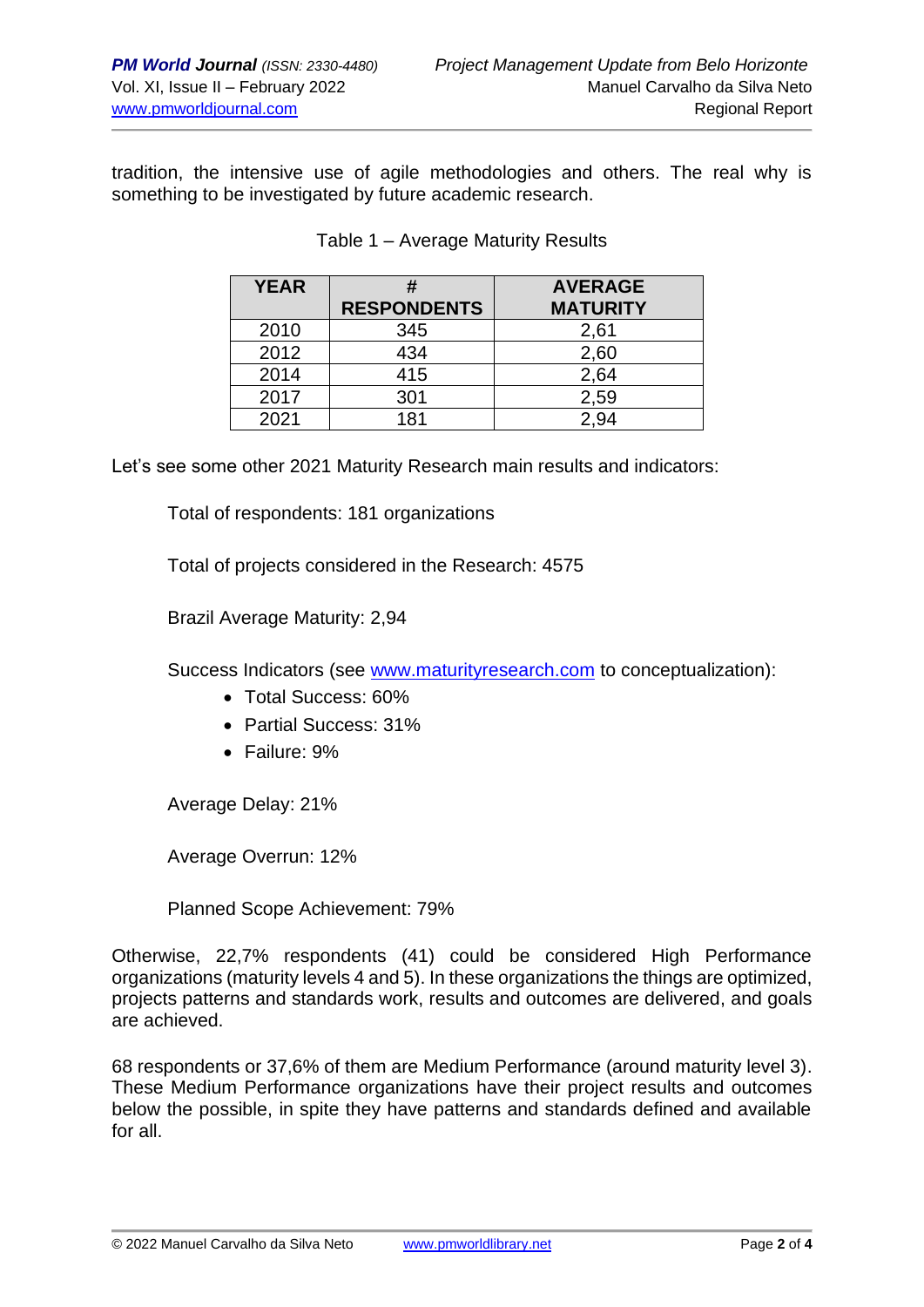Unfortunately, the answers of 72 respondents or 39,8%, ranked them as Low Performance regarding projects (maturity level between 1 and 2). To them, PM is an almost unknown subject. There are just isolated initiatives.

## **A confirmation**

The 2021 Maturity Research has confirmed the strong relationship between high Maturity Level and Project Success. See Graphic 1 below.



Graphic 1 – Performance Level and Success

This is still reinforced by Project Average Delay and Project Average Cost Overrun. See Graphics 2 and 3 below.